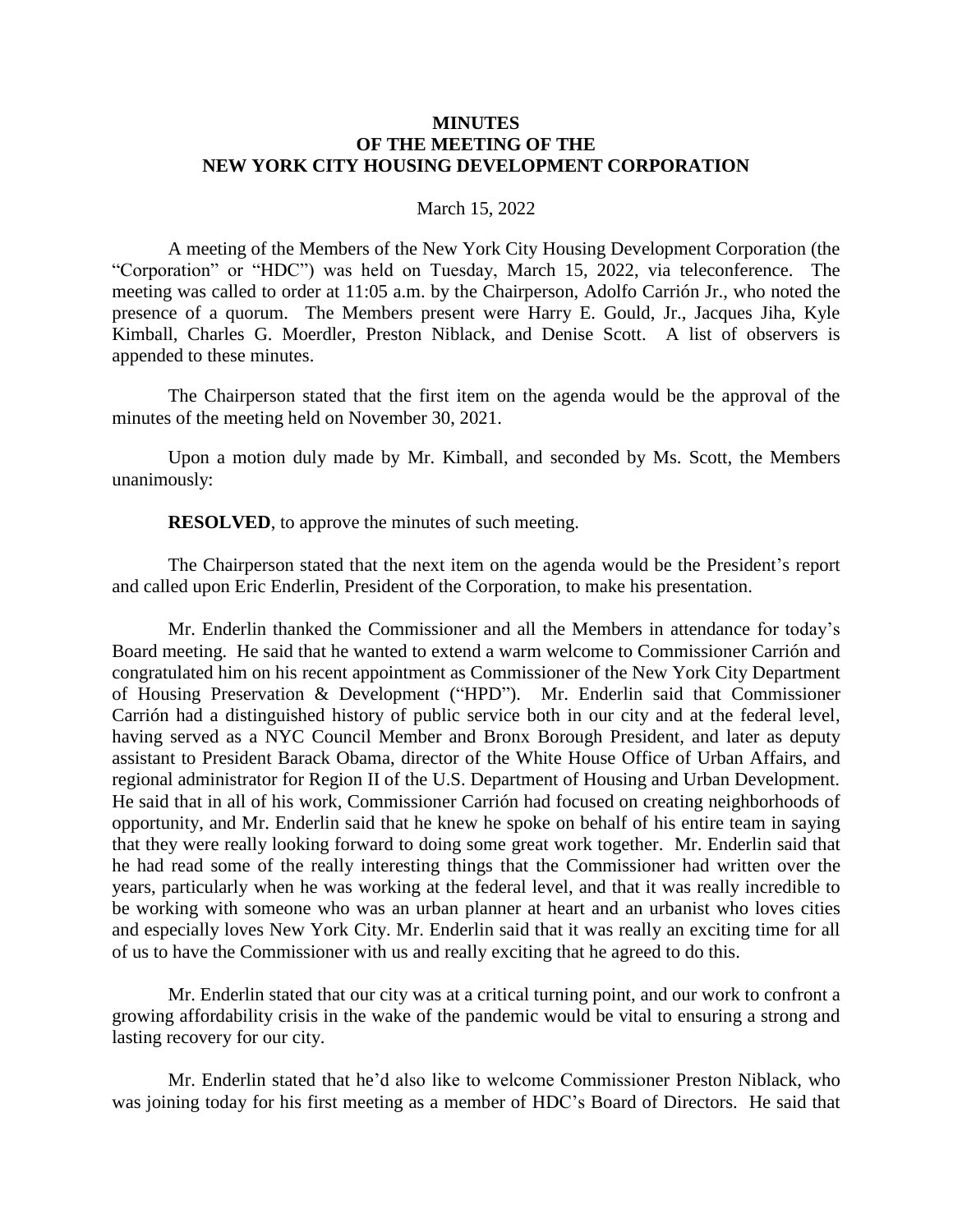Commissioner Niblack, who was recently appointed to the helm of the New York City Department of Finance, also had a long and distinguished career in government, most recently having served as deputy city comptroller for budget. Mr. Enderlin congratulated Mr. Niblack on his new role and welcomed him to the HDC Board.

Mr. Enderlin stated that he was honored when Mayor Adams asked him to continue to serve as HDC President, which he sees as a testament to the creativity and perseverance of the entire HDC team who work tirelessly to create a more affordable city for New Yorkers. He said that he always wanted to be helpful at a minimum through the Mayoral transition. He said that there was a tremendous amount of important work that HDC was still in the middle of and new work they were beginning and he was excited to be continuing in this role at HDC.

Mr. Enderlin stated that over the course of his tenure at HDC, we had grown both the size of our team and the reach of our mission. He said that as you know, HDC was consistently ranked as the leading issuer of multifamily housing revenue bonds. He said that this past year, HDC was also named among the top 10 overall municipal bond issuers in the nation – jumping 12 spots from the prior year. He said that this reflects the fact that we are now doing more than ever to support the creation and preservation of affordable housing, while also bringing critical protections and comprehensive repairs to New York City Housing Authority ("NYCHA") developments and NYCHA residents.

Mr. Enderlin stated that the outcomes of our work in partnership with both HPD and NYCHA would not only ensure greater opportunity for New Yorkers today, but would continue to support the growth and success of our city for generations.

Mr. Enderlin stated that under the leadership of Commissioner Carrión and our new Chief Housing Officer, Jessica Katz, a lifelong advocate for affordable and public housing who was no stranger to HDC, all of us were aligned with a sense of purpose and a sense of urgency as we push forward to meet the challenges ahead.

Mr. Enderlin stated that this brings us to our agenda. He said that the items presented to the Members today for approval would help us in the continuation of these critical efforts.

Mr. Enderlin said that following a report of the Governance and Audit Committees, HDC's General Counsel Susannah Lipsyte would make a presentation seeking the Members' approval on his reappointment as President of the Corporation. He said that the Members would then hear from Executive Vice President for Development Ruth Moreira who would present for the Members' approval an authorizing resolution for multifamily housing bonds and approval of mortgage loans to support the financing of multiple affordable housing developments. He then said that Executive Vice President for Debt Issuance & Finance Ellen Duffy would then present for approval an authorizing resolution relating to the refunding of the 2013 Capital Grant Program Revenue Bonds on behalf of NYCHA. He said that Vice President for Special Projects & Initiative, Luke Schray would make a presentation seeking your approval of a Guaranty extension that will enable a refinancing to provide capital repairs and reserves for Co-op City, the largest affordable housing cooperative in the country. Lastly, he said that Ms. Duffy would request your approval on a ratification of HDC's 2021 Annual Investment Report.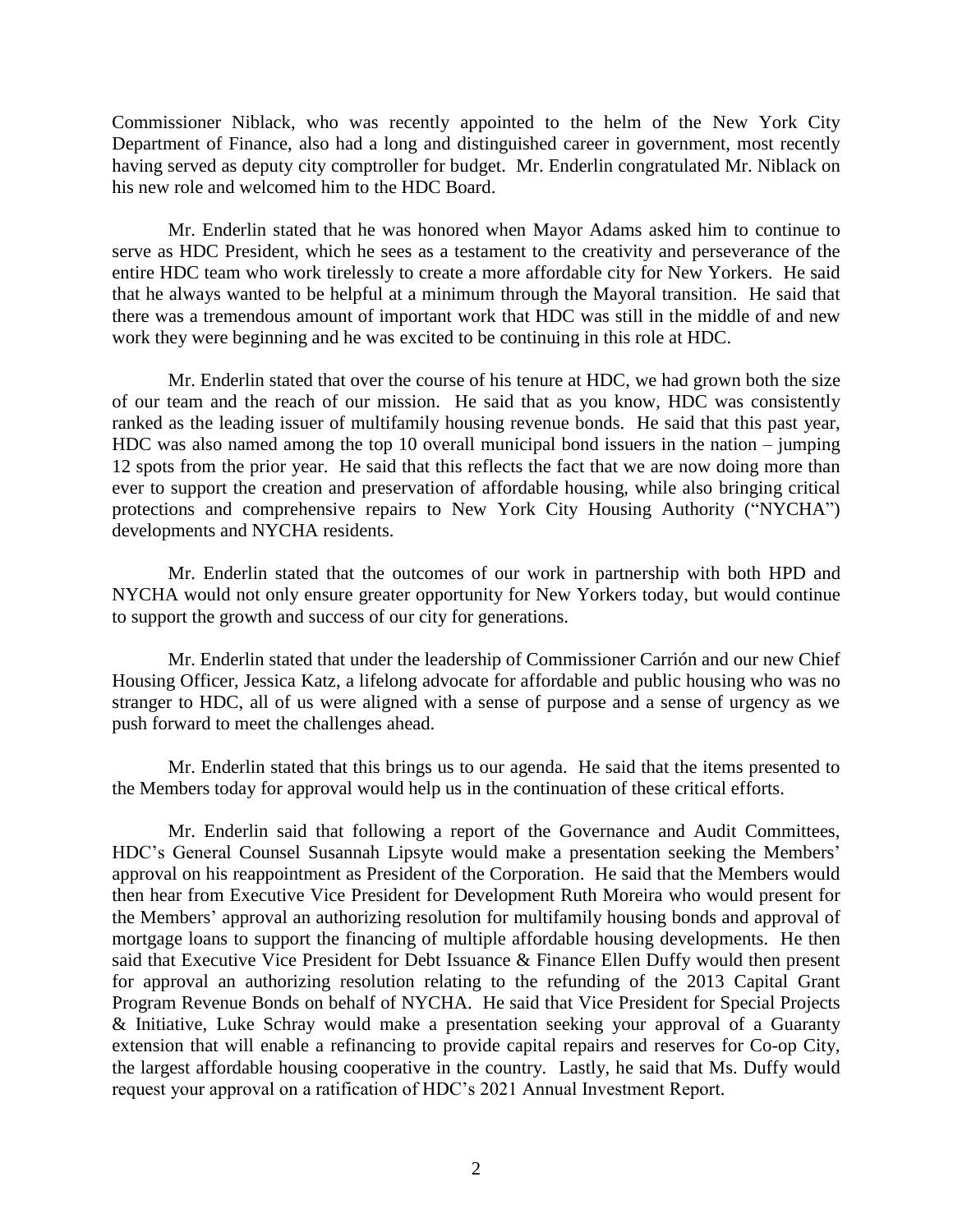Mr. Enderlin said that we had a full agenda ahead of us today and turned the meeting back over to the Commissioner

The Chairperson stated that the next item on the agenda would be the Report of the Governance Committee and called upon Mr. Gould to make this presentation.

Mr. Gould stated that the Governance Committee met prior to this meeting at which time there was an approval of the reappointment of Eric Enderlin as President, which would also be presented for the full Board's approval later in this meeting.

The Chairperson stated that the next item on the agenda would be the Report of the Audit Committee and again called upon Mr. Gould to make this presentation.

Mr. Gould stated that the Audit Committee met on January 14, 2022 at which time the Members approved the Corporation's Fiscal Year 2021 annual financial statements. He noted the auditors, Ernst & Young, issued a clean opinion and there were no management letter comments once again this year. Also, he said that at the January 14th meeting the 2021 Annual Investment Report was approved, which would be presented for ratification at this meeting. And finally, Mr. Gould noted that the 2021 Annual HDC Audit Committee Report was approved as well.

Mr. Gould stated that the Members also met prior to this meeting at which time the 2022 first quarter financials, and other investment, debt, credit and internal audit reports were reviewed.

The Chairperson stated that pursuant to the Public Authorities Accountability Act, and for purposes of discussing the next items on the agenda, the Corporation would now commence the meeting of HDC's Finance Committee.

The Chairperson stated that the next item on the agenda would be the reappointment of Eric Enderlin as President of the Corporation and called upon Susannah Lipsyte, Executive Vice President and General Counsel for the Corporation, to make the presentation.

Ms. Lipsyte stated that she was very pleased to recommend that the Members approve the reappointment of Eric Enderlin as President of the Corporation. She said that on January 30, 2022, Mayor Adams announced that he would like Mr. Enderlin to continue to serve as HDC President under his administration. She said that Mr. Enderlin was originally appointed HDC President by the Members on September 22, 2016.

Ms. Lipsyte stated that Mr. Enderlin's tenure at the Corporation had been marked by the successful advancement of the City's pipeline of affordable housing in partnership with HPD and a significant expansion of HDC's mission to partner with NYCHA to address the critical need to protect New York City's public housing stock. She said that since Mr. Enderlin joined the Corporation, HDC had issued more than \$10 billion in bond financing to support these efforts, including approximately \$768 million under the newly created Housing Impact Bond Resolution that was launched under his leadership in 2020 to finance loans under the NYCHA PACT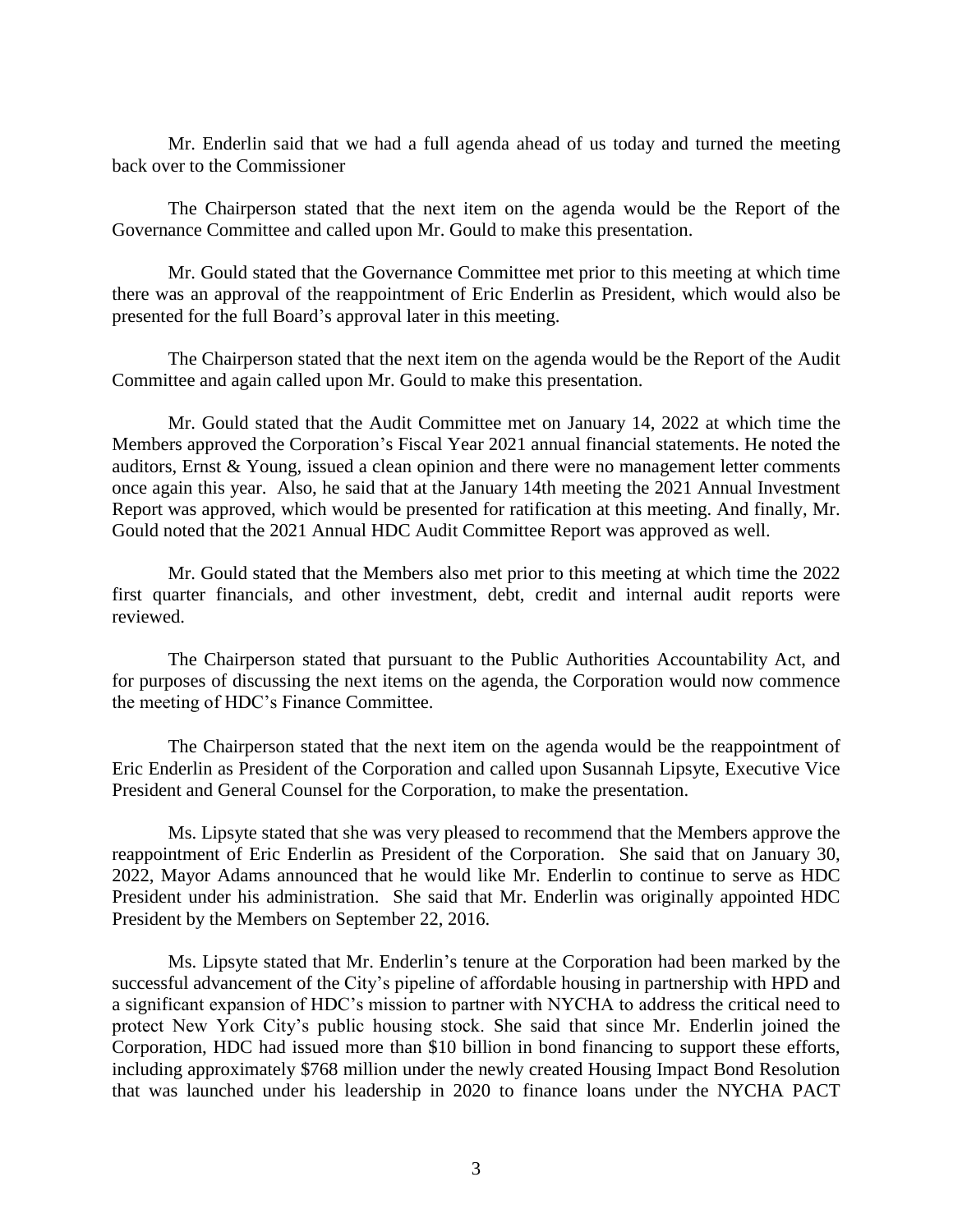program. She said that Mr. Enderlin's impressive leadership had been remarkably thoughtful through the recent health and economic challenges faced by New York City. She added that there were no changes to the terms of his employment.

The Chairperson called for a motion to approve the reappointment of Eric Enderlin as President of the Corporation.

Upon a motion duly made by Ms. Scott, and seconded by Mr. Gould, the Members of the Finance Committee unanimously:

**RESOLVED**, to approve the reappointment of Eric Enderlin as President of the Corporation.

The Chairperson stated that the next item on the agenda would be the approval of an Authorizing Resolution relating to Multi-Family Housing Revenue Bonds, 2022 Series B; Amendment to 2016 Series J Supplemental Resolution; and Approval of Mortgage Loans, and called upon Ms. Ruth Moreira, Executive Vice President for Development and Acting First Executive Vice President for HDC, to make the presentation.

Ms. Moreira thanked the Chairperson and gave him a heartfelt welcome to his first HDC Board meeting; noting it was the first of many and she likewise welcomed Commissioner Niblack.

Ms. Moreira referred the Members to the memorandum before them entitled Multi-Family Housing Revenue Bonds, 2022 Series B; Amendment to 2016 Series J Supplemental Resolution; and Approval of Mortgage Loans dated March 8, 2022 (the "Open Resolution Memorandum") and the attachments thereto, including (i) the Resolution Authorizing Adoption of the Three Hundred Thirty-Sixth Supplemental Resolution Authorizing the Issuance of Multi-Family Housing Revenue Bonds, 2022 Series B-1 and 2022 Series B-2, and the Amendment to the Two Hundred Twentieth Supplemental Resolution Authorizing the Issuance of Multi-Family Housing Revenue Bonds, 2016 Series J and Certain Other Matters in Connection Therewith (the "MFHRB Authorizing Resolution"); (ii) the Three Hundred Thirty-Sixth Supplemental Resolution Authorizing the Issuance of Multi-Family Housing Revenue Bonds, 2022 Series B-1 and 2022 Series B-2 (the "Supplemental Resolutions"); (iii) the Amendment to the Two Hundred Twentieth Supplemental Resolution Authorizing the Issuance of Multi-Family Housing Revenue Bonds, 2016 Series J; (iv) the Preliminary Official Statement and Supplement to the Preliminary Official Statement; and (v) the Bond Purchase Agreement, all of which are appended to these minutes and made a part hereof.

Ms. Moreira stated that she was pleased to recommend that the Members approve the issuance of the Corporation's Multi-Family Housing Revenue Bonds, 2022 Series B in an amount not expected to exceed \$160,015,000. She said that together with the Corporation's unrestricted reserves and available funds of the Open Resolution the bonds were expected to be used to finance the construction, acquisition, rehabilitation and/or permanent financing of certain projects, and other activities as described in the Open Resolution Memorandum. She said that in addition, the Members were being asked to approve an amendment to the 220th Supplemental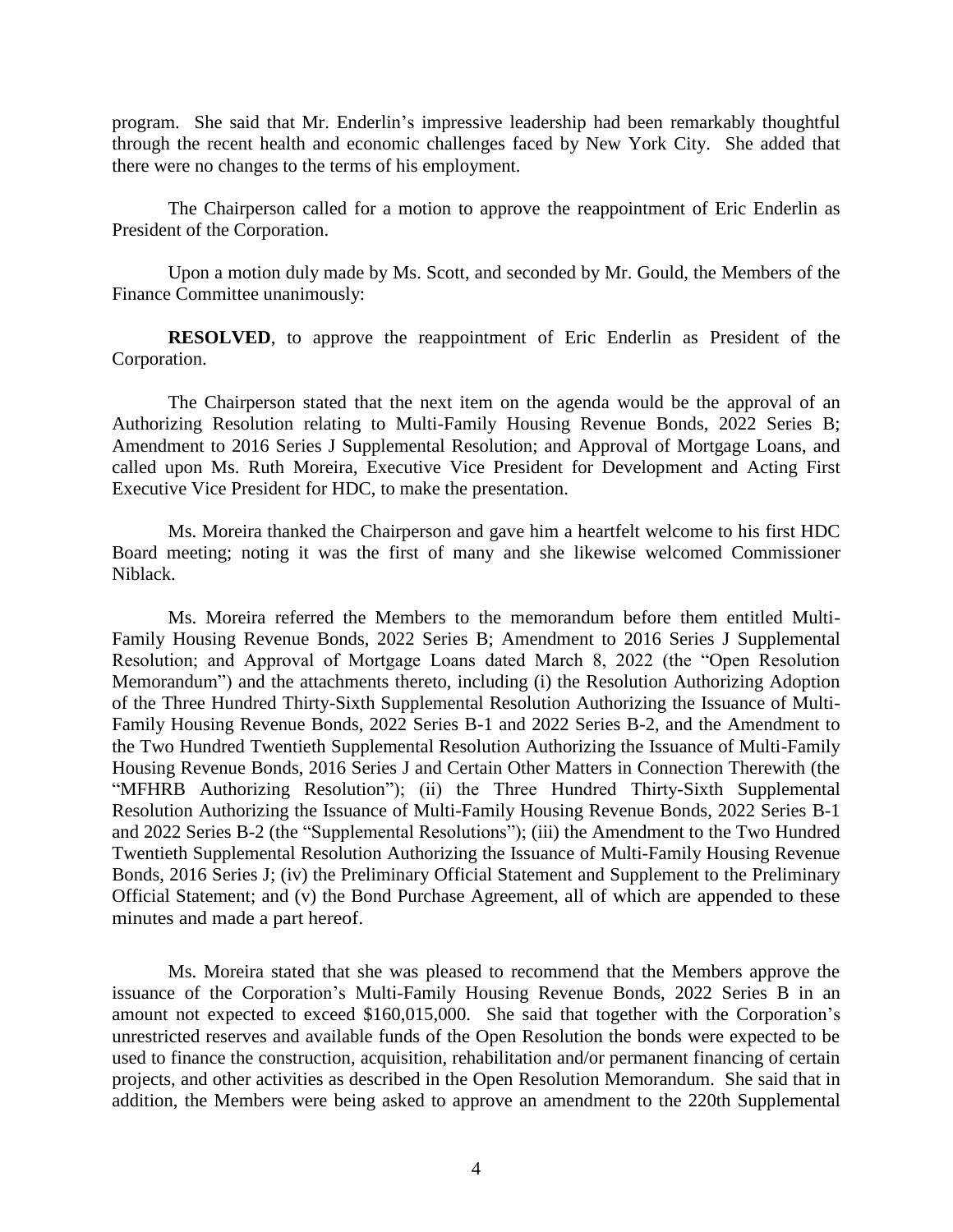Resolution relating to the Corporation's Multi-Family Housing Revenue Bonds 2016 Series J-1 and 2016 Series J-2 initially issued on December 22, 2016, for the Crossing at Jamaica Station High-Rise development.

Ms. Moreira stated that interest on the 2022 Series B Bonds was expected to be exempt from Federal, New York state and local income tax, and such bonds would qualify as tax-exempt private activity bonds with a combination of an allocation of new private activity bond volume cap and the refunding of certain outstanding bonds or obligations of the Corporation.

Ms. Moreira stated that an authorizing resolution would authorize the 336th Supplemental Resolution and amend the 220th Supplemental Resolution.

Ms. Moreira stated that on December 2, 2015, the Members approved the issuance of 2016 Series J Bonds for the financing of the Crossing at Jamaica Station High-Rise, a 539-unit multi-family rental housing development in Queens developed under the Corporation's Mixed-Middle "M2" program. She added that on December 22, 2016, the Corporation issued the 2016 Series J Bonds and provided to the Borrower the financing for the construction of the project. She said that the 2016 Series J Bonds were purchased and are held by the Federal Home Loan Bank of New York.

Ms. Moreira stated that the Crossing at Jamaica Station High-Rise was originally expected to reach substantial completion and stabilization by June 2020. She said that due to extensive construction delays, the project achieved substantial completion in October 2020. She said that the project was currently in lease up with stabilized occupancy anticipated by March 2023 followed by conversion in June 2023.

Ms. Moreira stated that the 2016 Series J Bonds were originally issued as 3-month LIBOR based index floating rate bonds with a mandatory tender date of May 2, 2022 in the event the project did not, by such date, achieve such conversion. She said that due to the delays, the Members were being asked to approve an amendment to the 2016 Series J Supplemental Resolution to extend such mandatory tender date to facilitate a later conversion date. She said that the amendment would also provide for the conversion to a SOFR based index floating rate. She said that it was expected that the above-described mandatory tender date would be extended to February 1, 2024. She said that the maturity date of the 2016 Series J Bonds would remain May 1, 2052.

Ms. Moreira stated that as part of the financial restructuring, the Members are also asked to authorize an additional \$38,141,822 in unrestricted corporate reserves to finance a subordinate loan to the project which would be used in part to pay the mandatory prepayment and fund additional project costs. She said that the Corporation would receive an equal amount of City capital funds from HPD to be used for one or more future affordable housing projects of the Corporation.

Ms. Moreira stated that it was anticipated that the Corporation's unrestricted reserves and/or available funds in the Open Resolution, would be used to finance all or a portion of the mortgage loans for a 32-unit rental development in Manhattan.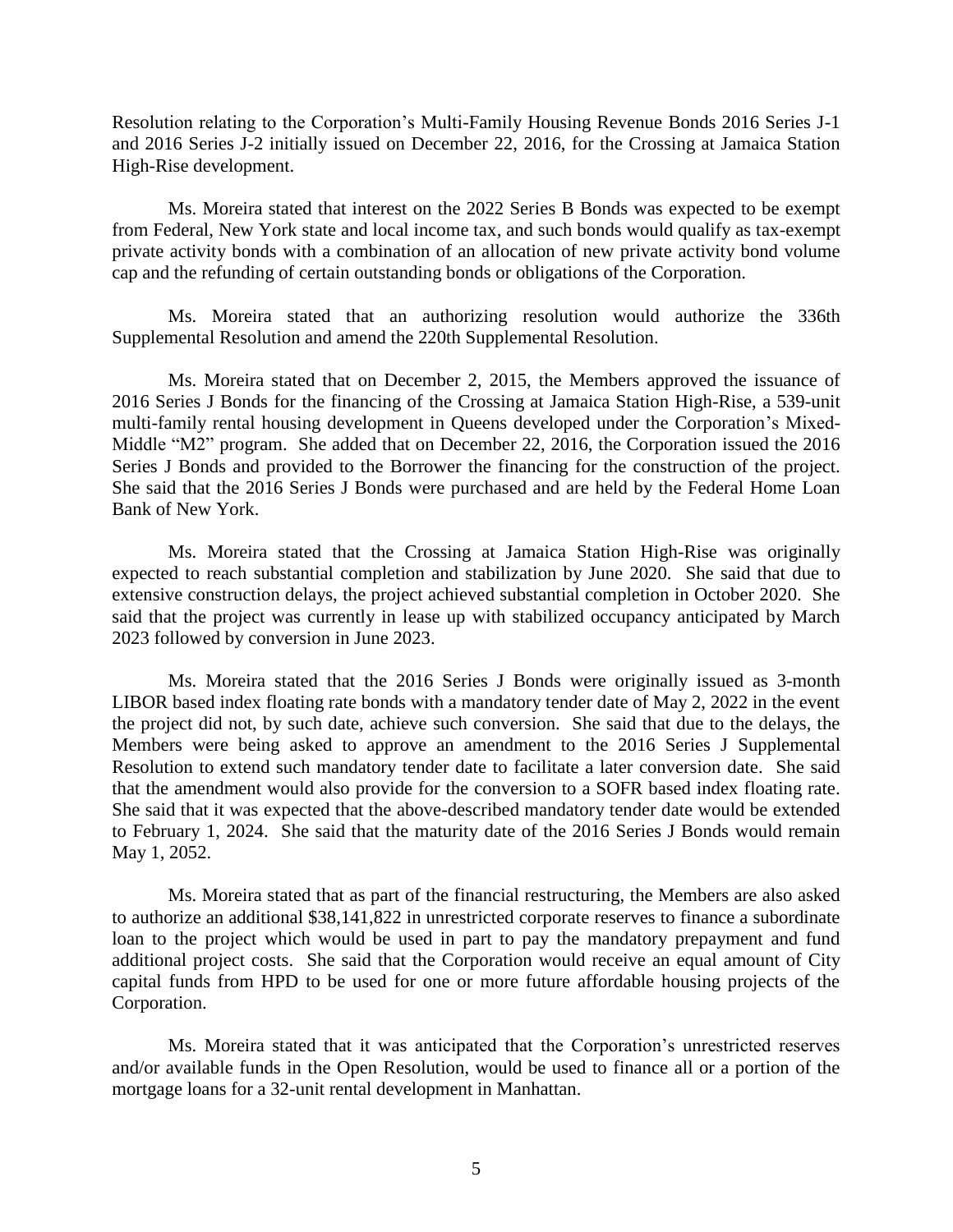Ms. Moreira stated that it was anticipated that the proceeds of the 2022 Series B Bonds together with the Corporation's unrestricted reserves would be used to finance and/or restructure mortgage loans for 2 developments. She said that in the aggregate the developments would create or preserve approximately 368 rental homes in the Bronx.

Ms. Moreira stated that it was anticipated that a portion of the proceeds of the 2022 Series B Bonds would also be used to finance or to reimburse the Corporation for amounts previously advanced from its unrestricted reserves to finance all or a portion of 4 subordinate loans for 4 developments described in Attachment 5 of the Open Resolution Memorandum. She said that the 2022 Series B Bond proceeds would enable the financing of, or reimbursement for, these subordinate loans which the Members had previously approved. The issuance of the 2022 Series B Bonds for this purpose would allow for the replenishment of the Corporation's reserves, which can then be re-lent to new affordable developments in furtherance of the Corporation's commitment to the city's housing plan. She added that for information on the aforementioned developments, please see Attachments  $2 - 5$  of the Open Resolution Memorandum.

Ms. Moreira stated that it was additionally anticipated that a portion of the proceeds of the 2022 Series B Bonds will be used to refund various series of the Corporation's Multi-Family Housing Revenue Bonds that are able to be refunded, to generate interest rate savings in the Open Resolution.

Ms. Moreira stated that the 2022 Series B Bonds were expected to be issued as taxexempt fixed rate bonds. She said that more detail on the developments as well as bond underwriters, risks, fees and credit ratings associated with the bonds were outlined in the Open Resolution Memorandum.

There being no questions, Ms. Lipsyte then described the provisions of the MFHRB Authorizing Resolution and the actions the Members were being asked to approve.

The Chairperson asked for a motion to approve the Authorizing Resolution relating to Multi-Family Housing Revenue Bonds, 2022 Series B; Amendment to 2016 Series J Supplemental Resolution; and Approval of Mortgage Loans and the other actions by the Members described in the Open Resolution Memorandum.

Upon a motion duly made by Mr. Gould and seconded by Mr. Kimball, the Members of the Finance Committee unanimously:

**RESOLVED**, (A) to approve an authorizing resolution that provides for (i) the adoption of Supplemental Resolutions to the Open Resolution, (ii) the issuance of the Bonds, (iii) the amendment of the 2016 Series J Supplemental Resolution and (iv) other activities listed therein and in the Open Resolution Memorandum; (B) to approve the making of certain loans for one (1) Preservation development, in an amount not expected to exceed \$8,470,000 from unrestricted reserves and/or available funds in the Open Resolution; (C) to approve the Corporation's use of unrestricted corporate reserves in an amount not expected to exceed \$38,141,822 for the purpose of financing the Jamaica Crossing High-Rise project; and (D) for all of the authorizations above,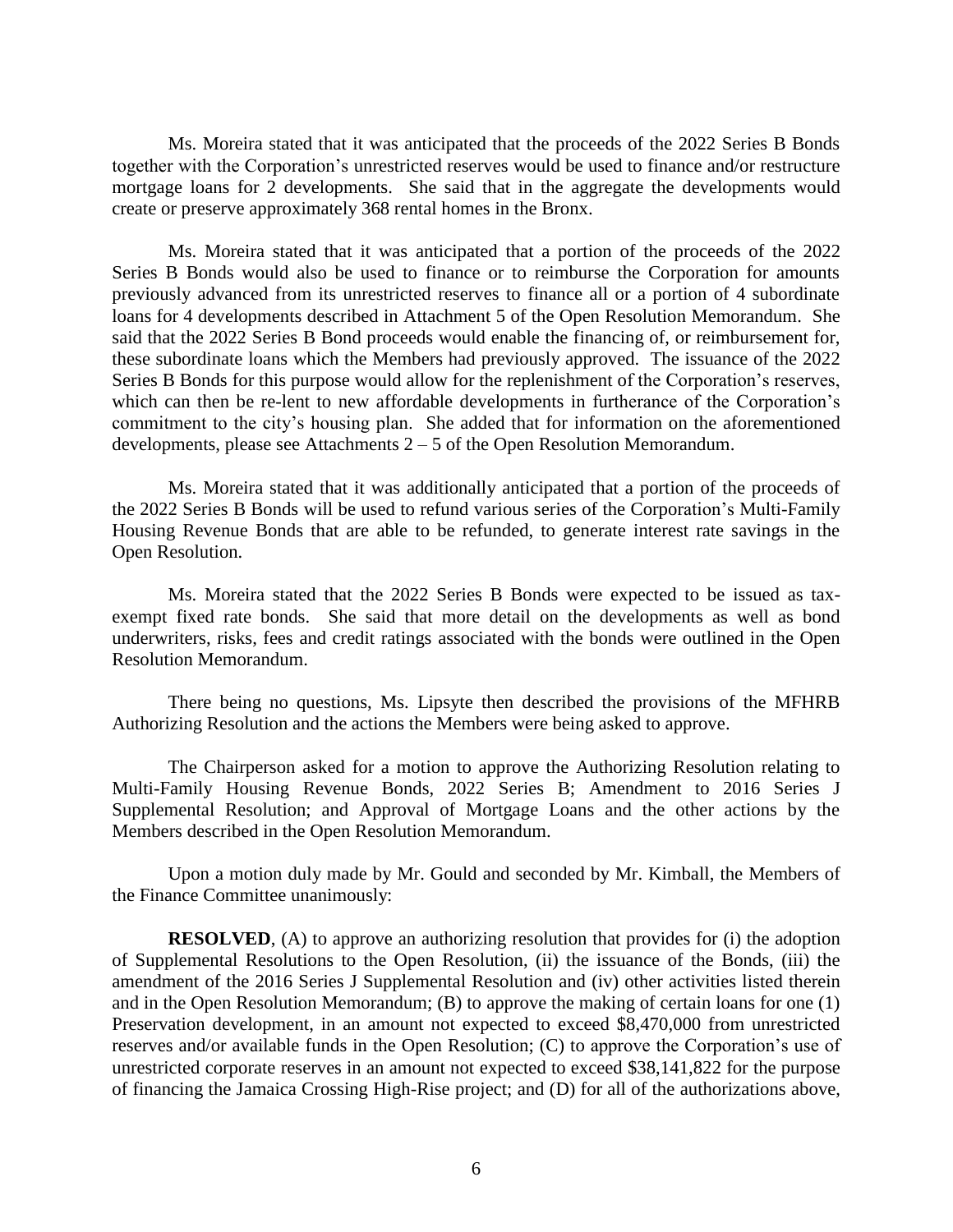to approve the execution by an Authorized Officer of the Corporation of mortgage related documents and any other documents necessary to accomplish such financings.

The Chairperson stated that the next item on the agenda would be the Approval of an Authorizing Resolution relating to Capital Fund Grant Program Revenue Bonds (New York City Housing Authority Program), 2022 Series A and called upon Ellen Duffy, Executive Vice President for Debt Issuance and Finance, to advise the Members regarding this item.

Ms. Duffy thanked the Chairperson and welcomed him, and asked the Members to refer to the blacklined version of the memorandum before them entitled "Capital Fund Grant Program Revenue Bonds (New York City Housing Authority Program), 2022 Series A", dated March 14, 2022 (the "NYCHA Capital Fund Grant Memorandum") and the attachments thereto including, (i) Resolution Authorizing Execution and Delivery of Instruments Governing the Issuance of Capital Fund Grant Program Revenue Bonds (New York City Housing Authority Program), 2022 Series A and Certain Other Matters in Connection Therewith (the "CFGPRB Authorizing Resolution"), (ii) Third Supplemental Trust Indenture, (iii) the Preliminary Official Statement, and (iv) the Bond Purchase Agreement, all of which are appended to these minutes and made a part hereof.

Ms. Duffy stated that she was pleased to recommend that the Members approve the issuance of the Corporation's Capital Fund Grant Program Revenue Bonds, 2022 Series A in an amount not to exceed \$450,000,000. She noted that the interest on the Bonds was not expected to be exempt from Federal income tax but was expected to be exempt from New York state and local income tax. She stated that the Bonds would be issued on a taxable basis both to allow the advance refunding of the 2013 Bonds for savings, as well as to give NYCHA the additional flexibility it needed to carry out its future plans for modernization and renovation.

Ms. Duffy noted that the proceeds of the Bonds would be loaned to NYCHA to advance refund the Corporation's Capital Fund Grant Program Revenue Bonds Series 2013A and Series B which are optionally redeemable on or after July 1, 2023.

Ms. Duffy stated that HUD had authorized NYCHA to pledge and assign its Capital Fund Grant Monies to the Corporation and bond trustee, to the extent necessary to pay Loan debt service, pursuant to a letter from HUD to NYCHA, dated March 3, 2022.

Ms. Duffy stated that HUD had agreed to forward Capital Fund Grant Monies directly to the Trustee to the extent necessary to pay Loan debt service and therefore, subject to the availability of appropriations, with respect to the payment of Loan debt service, the Trustee would have a first priority claim against all Capital Fund Grant Monies to be made available to NYCHA in any fiscal year and no expenditures for other projects or purposes could be made by NYCHA that would reduce delivery of such moneys to the Trustee in less than the full amount of Loan debt service. She also noted that HUD had agreed that no subsequent change in the permissible use of Capital Fund Grant Monies and no administrative sanction regarding NYCHA would affect the eligibility of expenditures for Loan debt service or reduce Capital Fund Grant Monies to NYCHA, except as required by law, below the levels needed to pay such Loan debt service.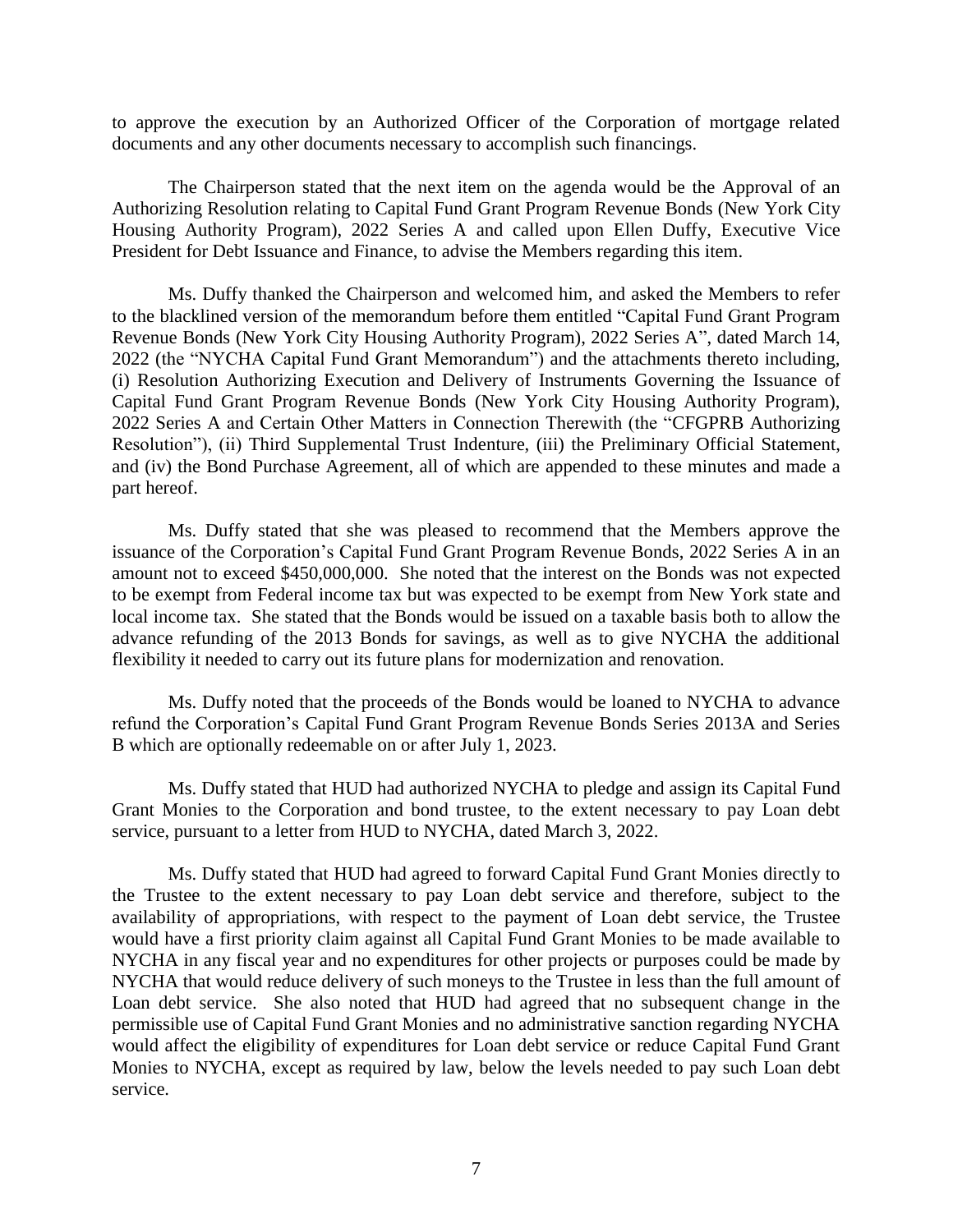Ms. Duffy stated that because of the calculation of funds required to be on hand for the debt service reserve fund requirement in the initial year, HDC would use its general obligation pledge, via a debt service reserve fund funding agreement in an amount not expected to exceed \$10,000,000, to satisfy the higher debt service reserve requirement in the initial year. She stated that in the event that other amounts in the debt service fund were insufficient to pay debt service on the Bonds and the Remaining Series 2013 Bonds, and other amounts on deposit in the debt service reserve fund were insufficient to pay such shortfall, the Funding Agreement would be drawn on to cover the shortfall. She noted that the debt service reserve requirement would decrease following July 1, 2022 and, if not drawn on, the Funding Agreement would be terminated.

Ms. Duffy stated that the main risks associated with the bond issuance were annual appropriations risk and allocation reduction risk.

Ms. Duffy stated that the source of repayment of the debt was the Capital Fund Grant Monies which were subject to annual appropriations from the Federal Government. She stated that subsequent to defeasance of the Refunded Series 2013 Bonds, the estimated debt service on the \$405 million of anticipated Bond proceeds was expected to range between a high of up to \$59.1 million to a low of \$38.4 million. She noted that the annual capital fund allocation/debt service coverage ratio would continue to be well above the HUD-required 3-to-l minimum requirement for the amount to be borrowed. She stated that lastly, a debt service reserve fund equal to one-half (1/2) of the maximum annual debt service, in an expected amount of \$29.5 million, would be funded by Bond proceeds or the existing debt service reserves and revenues from the Series 2013 Bonds.

Ms. Duffy stated that HUD allocates amounts to PHAs under the Capital Fund Grant Program on the basis of a formula authorized by law, known as the "Capital Fund Allocation Formula". Ms. Duffy stated that under the PACT program, NYCHA expected to convert at least 62,000 public housing units to Section 8 assisted housing by the end of 2028 to address the capital needs and preserve long-term affordability. She noted that any change in the status of NYCHA's inventory of public housing units would decrease the amount of such funds allocated by HUD to NYCHA. She also noted that anticipated future conversions through the HUD programs had been assumed as part of the HUD approval of proposed debt service relating to the Bonds, and the "Stabilized Base Unit Count" reflected such additional conversions as well as prior conversions.

Ms. Duffy stated that the Corporation was currently in discussions with Standard and Poor's Rating Services and it was expected that the Bonds would be rated "AA-". She noted that the fees and underwriting team were outlined in the NYCHA Capital Fund Grant Memorandum.

Ms. Duffy asked the Members if there were any questions.

Mr. Moerdler asked to be recognized by the Chairperson, and the Chairperson recognized Mr. Moerdler. Mr. Moerdler welcomed Mr. Carrión as the new Chairperson, and then noted that he had two matters he wanted to raise. He stated that first, he was asked by the conflicts of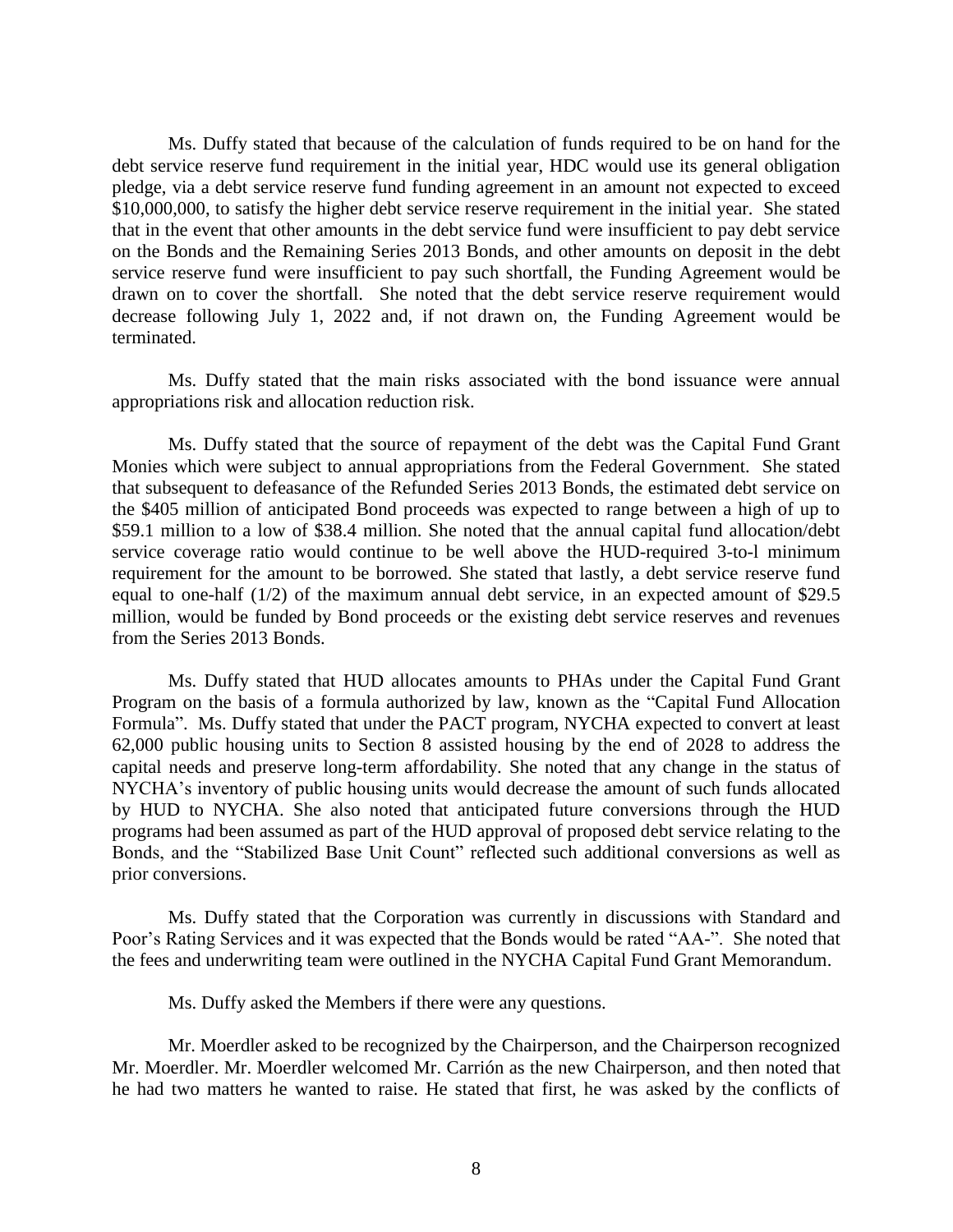interest board to disclose that members of his firm, but not he, had acted from time to time for JPMorgan, Jefferies, Barclays, Citigroup, and Morgan Stanley. He stated that the conflicts of interest board had advised his that this disclosure was sufficient and that he did not need to recuse himself. Mr. Moerdler noted secondly that a majority of the Members had previously reviewed the various documents from NYCHA showing its financial statements, expenditures and activities. Mr. Moerdler stated that he was advised by Mr. Enderlin, the Corporation's President, that those documents were available for any other Member who wished to see them and was authorized to do so, and therefore there had been full and complete compliance with fiduciary obligations. Mr. Moerdler then thanked the Chairperson.

The Chairperson asked if there were any other questions or comments.

There being no questions, Ms. Duffy then noted that Ms. Lipsyte would present the CFGPRB Authorizing Resolution. Ms. Lipsyte then described the provisions of the CRGPRB Authorizing Resolution and the actions the Members were being asked to approve.

The Chairperson called for a motion to approve the Authorizing Resolution relating to Capital Fund Grant Program Revenue Bonds (New York City Housing Authority Program), 2022 Series A and the other actions by the Members described in the NYCHA Capital Fund Grant Memorandum.

Upon a motion duly made by Ms. Scott, and seconded by Mr. Kimball, the Members of the Finance Committee unanimously:

**RESOLVED**, (A) to approve the authorizing resolution that provides for (i) the execution of the Third Supplemental Trust Indenture, (ii) the issuance of the Bonds, (iii) the execution of a defeasance escrow agreement, and (iv) the execution of any other documents necessary to accomplish the issuance of the Bonds and the financing of the loan; and (B) to authorize (i) the use of the Corporation's general obligation in an amount not expected to exceed \$10,000,000, or such greater amount as may be required by the rating agencies, in the form of the Funding Agreement, and (ii) the execution by the President or any authorized officer of the Corporation of any and all documents necessary to enter into the Funding Agreement.

The Chairperson stated that the next item on the agenda would be the approval of the HDC Second-Position Top-Loss Guaranty to 2022 HUD Co-op City Refinancing and called upon Luke Schray, Vice President for Special Projects & Initiative, to make the presentation.

Mr. Schray referred the Members to the memorandum before them entitled "HDC Second-Position Top-Loss Guaranty to 2022 HUD Co-op City Refinancing" dated March 8, 2022 (the "Co-op City Memorandum".)

Mr. Schray thanked the Chairperson and noted that he was pleased to present for the Members' approval an extension by the Corporation of a previously issued second-position toploss payment guaranty to the U.S. Department of Housing and Urban Development in an amount not to exceed \$15,000,000. He said that this Guaranty would enable the refinancing of an existing HUD-insured loan with a new 35-year HUD-insured loan in the amount of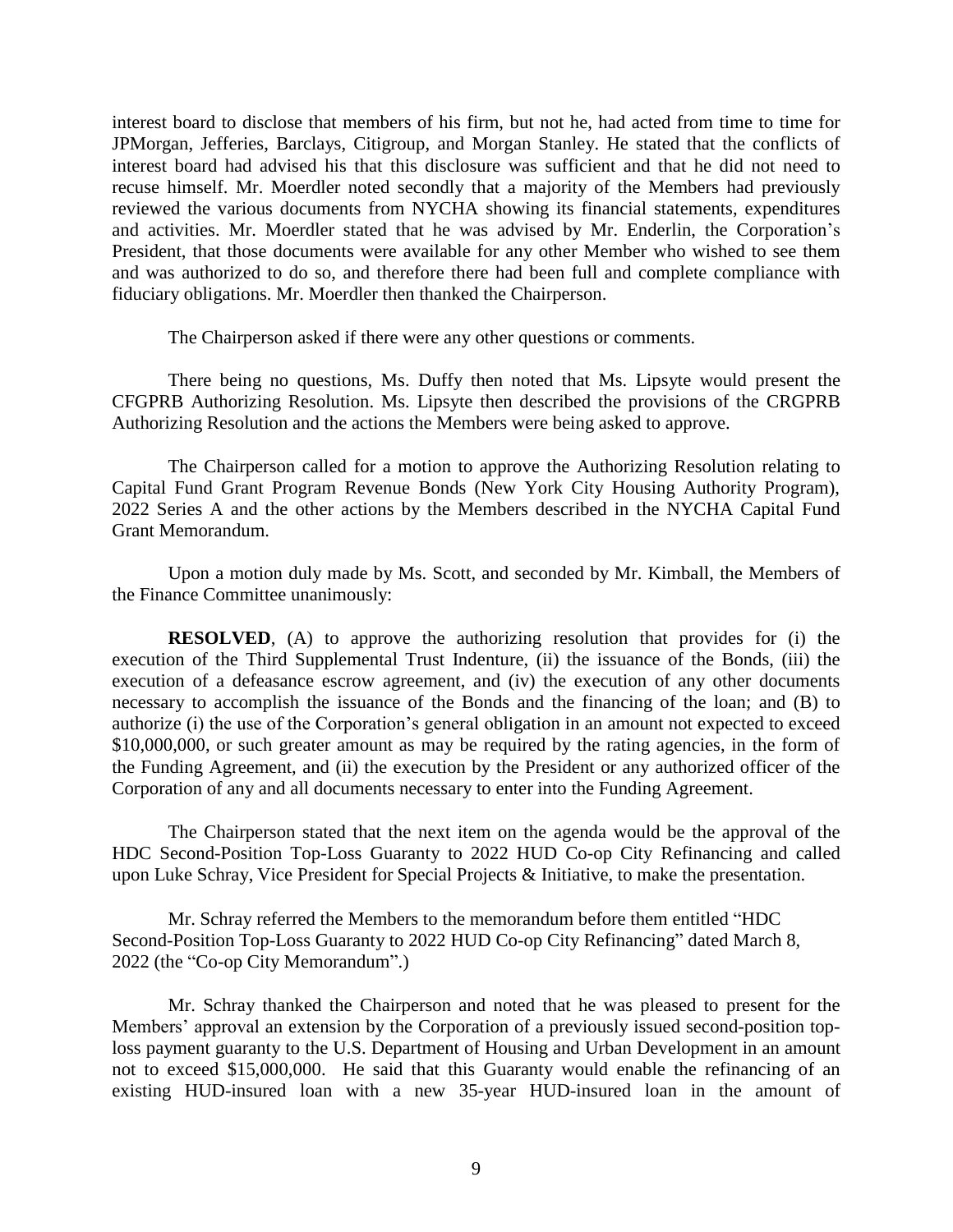\$621,500,000 that would provide approximately \$117 million in capital for repairs and reserves at Co-op City -- the largest affordable housing cooperative in the country. He said that the proposal was for the HDC Guaranty to be extended to be coterminous with the 35-year term of the HUD-insured Loan. He said that the Guaranty was expected to be similar in all respects, except the term, to the second position top-loss payment guaranty approved by the Members on August 8, 2012 for the Project. He said that the HDC Guaranty would be triggered in the event that HUD was required to pay insurance benefits on the loan made by Wells Fargo Bank to Riverbay Corporation, the name of the Mitchell Lama cooperative corporation that is the owner of Co-op City. He added that the Loan would be secured by a first-position mortgage on the Coop City property.

Mr. Schray stated that the structure of the refinancing would mirror the 2012 HUD refinancing of the property in which HDC provided its second-position guaranty in conjunction with the State of New York Mortgage Agency ("SONYMA"), which would continue to provide first- and third-position top-loss guaranties in the amounts of \$20,000,000 and \$35,000,000, respectively, helping to further defray the risks associated with this loan for HUD. He said that SONYMA received final approval of their extension to these guarantees on March 10, 2022.

Mr. Schray stated that further details on the terms and risks of this proposal were outlined in the Co-op City Memorandum. He then asked if there were any questions.

Mr. Moerdler noted one omission in the report, that Co-op City was located in the glorious borough of the Bronx, of which the Chair was borough president. The Chairperson acknowledged that important observation. Mr. Schray noted that Co-op City was in the Baychester section of the Bronx.

Mr. Schray noted that if there were no questions, the Members were requested to approve the extension of the HDC Guaranty to HUD in an amount not to exceed \$15,000,000 and the execution by the President or an Authorized Officer of the Corporation of any and all documents necessary to issue such Guaranty.

The Chairperson asked if there were any other questions from the Members of the Board before calling for a motion to approve the HDC Second-Position Top-Loss Guaranty to 2022 HUD Co-op City Refinancing and the other actions by the Members described in the Co-op City Memorandum.

Upon a motion duly made by Mr. Moerdler, and seconded by Ms. Scott, the Members of the Finance Committee unanimously:

**RESOLVED**, to approve (A) the extension of the HDC Second-Position Top-Loss Guaranty to 2022 HUD Co-op City Refinancing in an amount not to exceed \$15,000,000 and (B) the execution by the President or an Authorized Officer of the Corporation of any and all documents necessary to issue such Guaranty.

The Chairperson stated that the next item on the agenda would be the ratification of the Annual Investment Report for the Corporation and called upon Ms. Duffy to make the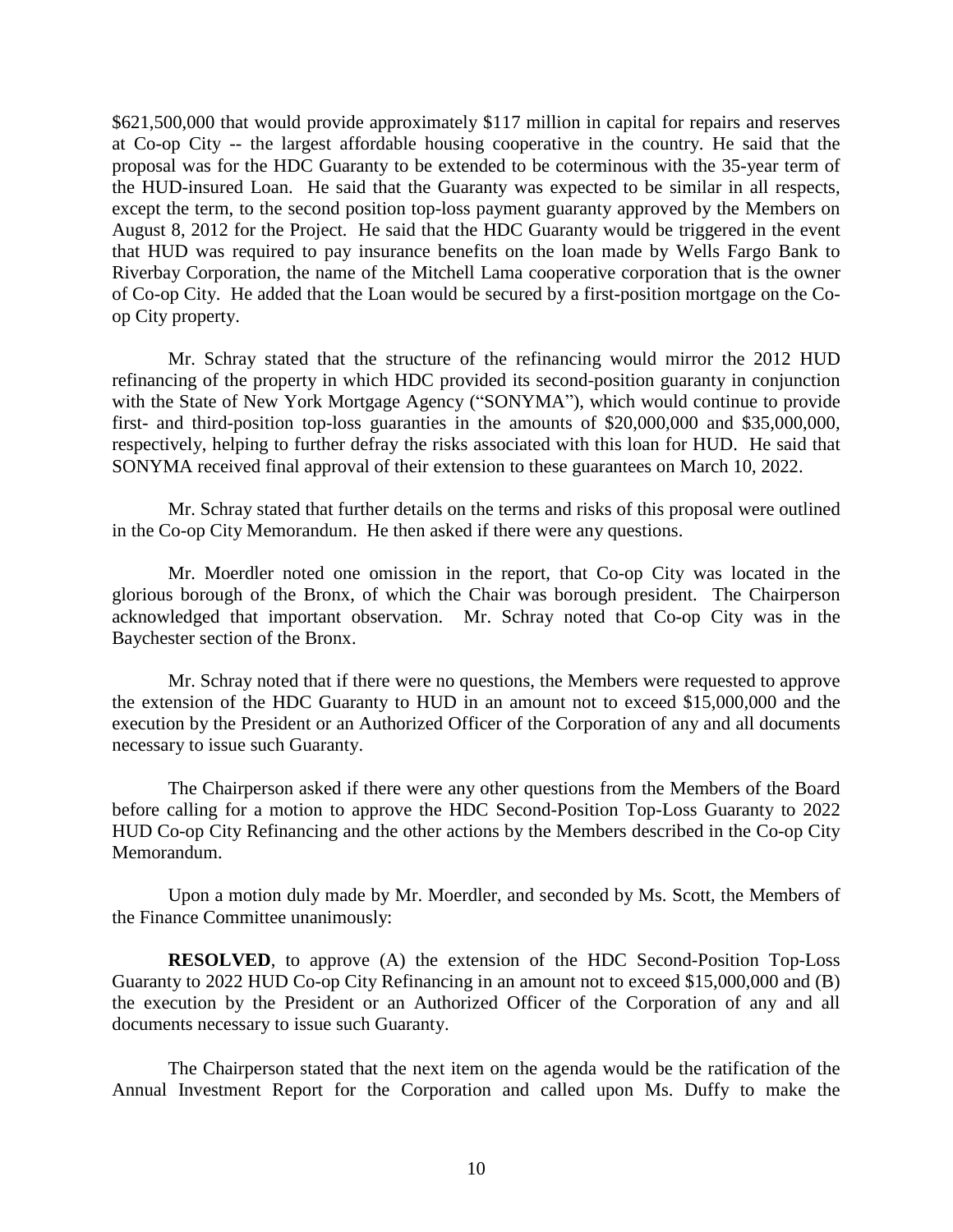presentation.

Ms. Duffy stated that the Annual Investment Report for the Corporation and its subsidiaries had been prepared pursuant to Section 2925 of the Public Authorities Law of New York State. She said that the Report presents the Corporation's investment record for fiscal year 2021. She said that as required by statute, the report includes:

- 1. The investment record of the Corporation,
- 2. The Investment Guidelines as approved by the Members on January 26, 2021, and
- 3. The results of the 2021 annual independent audit.

Ms. Duffy stated that the 2021 Annual Investment Report was presented and approved by the Audit Committee on January 14, 2022. She said that at this time the Members were being asked to ratify Audit Committee's approval of the report. She said that upon ratification by the Members, the Report would be submitted to the Mayor and to both the City and State Comptrollers, as required by the Public Authorities Law.

Ms. Duffy asked if there were any questions.

The Chairperson asked if there were any other questions from the Members of the Board before calling for a motion to ratify the Audit Committee's approval of the Corporation's 2021 Annual Investment Report.

Upon a motion duly made by Mr. Gould, and seconded by Ms. Scott, the Members of the Finance Committee unanimously:

**RESOLVED**, to ratify the Audit Committee's approval of the Corporation's 2021 Annual Investment Report.

The Chairperson stated that at this time, he would like to close the meeting of the Finance Committee and call for a motion of the HDC Board to ratify those items just approved by the Finance Committee.

Upon a motion duly made by Mr. Gould, and seconded by Mr. Moerdler, the Members of the Finance Committee unanimously:

**RESOLVED,** to ratify and adopt each of the preceding approvals of the Finance Committee.

At this time, the Chairperson asked if there was any other business that Members would like to discuss.

At 11:37 a.m., there being no further business, upon a motion duly made by Mr. Gould; and seconded by Ms. Scott, the meeting was adjourned.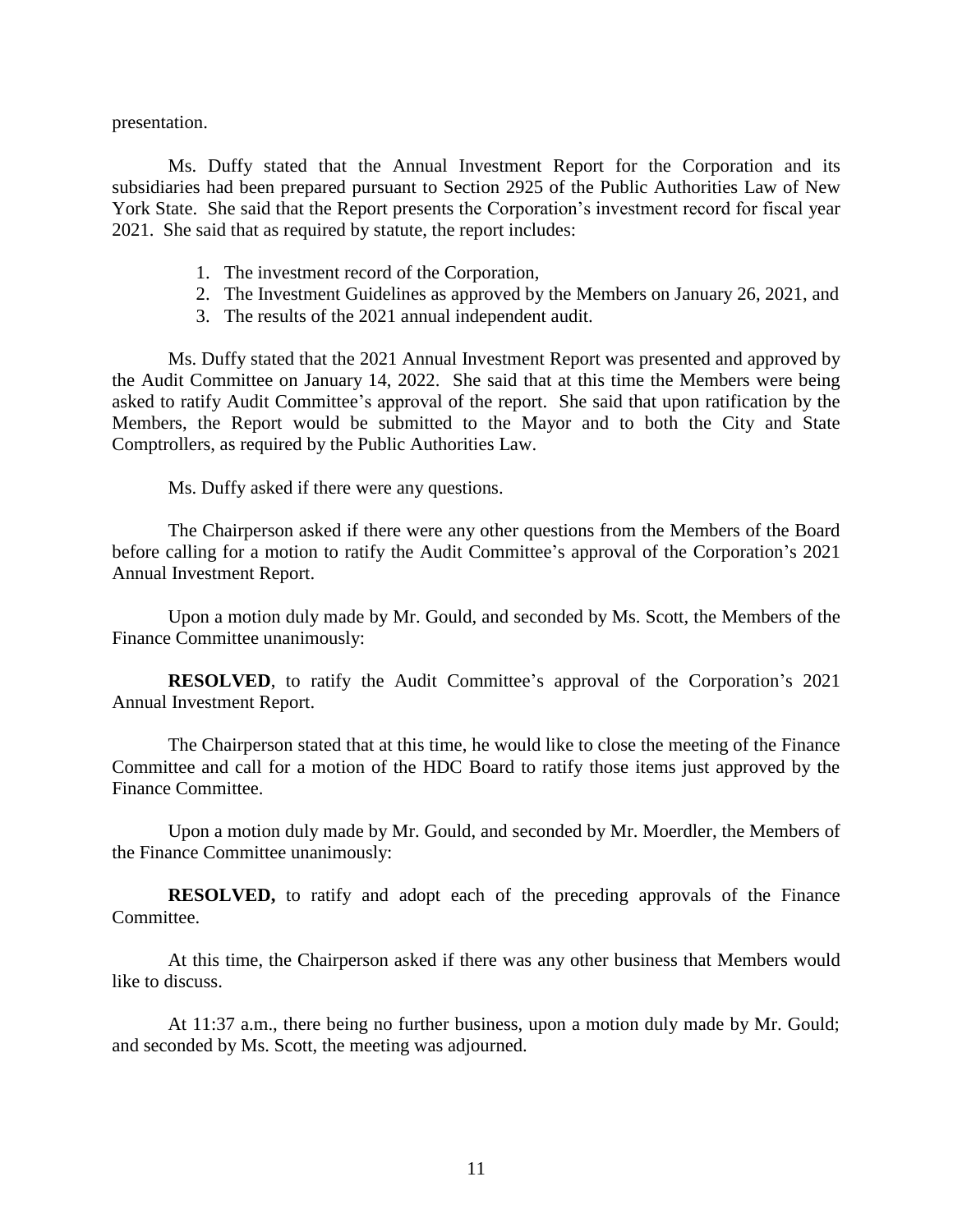Respectfully submitted, [Moira Skeados](https://nychdc.na1.echosign.com/verifier?tx=CBJCHBCAABAAQcJiqBeBQfa3ikxlDHRgqHK4iq3q9leZ)

Moira Skeados Secretary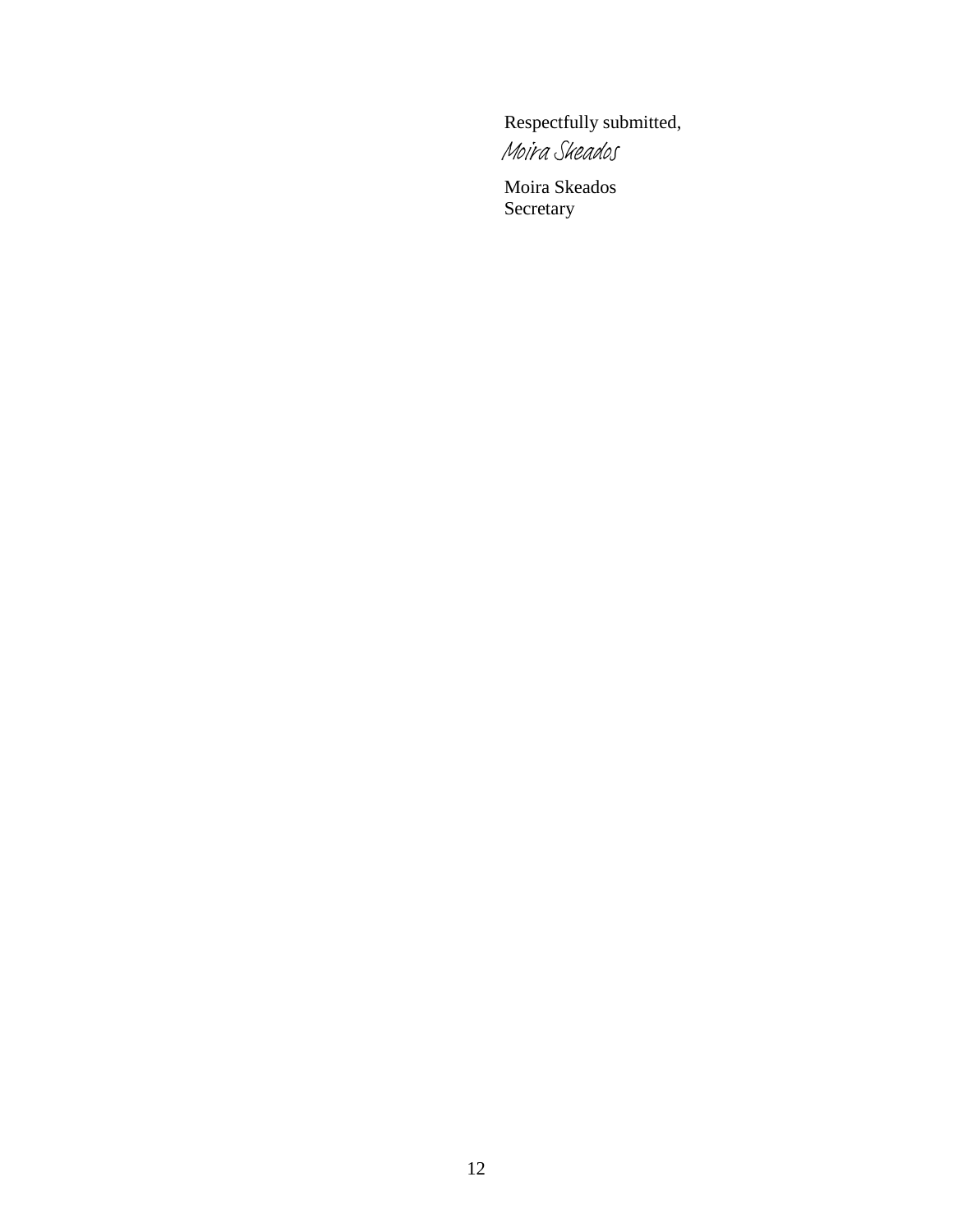## **MINUTES OF THE MEETING OF THE NEW YORK CITY HOUSING DEVELOPMENT CORPORATION**

# March 15, 2022

### **ATTENDANCE LIST**

| Eric Enderlin         |                          | New York City Housing Development Corporation |
|-----------------------|--------------------------|-----------------------------------------------|
| <b>Ellen Duffy</b>    |                          |                                               |
| Susannah Lipsyte      | $\epsilon$               | ,,                                            |
| Ruth Moreira          | $\epsilon$               | ,,                                            |
| Luke Schray           | $\epsilon$               | ,,                                            |
| Moira Skeados         | $\epsilon$               | ,,                                            |
| <b>Rowan Abass</b>    | $\zeta$ $\zeta$          | ,,                                            |
| Vanessa Almanzar      | $\epsilon$               | ,,                                            |
| <b>Marion Amore</b>   | $\epsilon$               | ,,                                            |
| <b>Molly Anderson</b> | $\boldsymbol{\varsigma}$ | ,,                                            |
| Lydia Aponte          | $\epsilon$               | ,,                                            |
| Cathleen Baumann      | $\epsilon$               | ,,                                            |
| Denis Belic           | $\epsilon$               | ,,                                            |
| <b>Claudine Brown</b> | $\epsilon$               | ,,                                            |
| Mary Bruch            | $\epsilon$               | ,,                                            |
| Paul Cackler          | C                        | , 2                                           |
| Sean Capperis         | $\epsilon$               | ,,                                            |
| <b>Austin Chin</b>    | $\epsilon$               | ,,                                            |
| Ping Choi             | C                        | ,,                                            |
| Christina Clarke      | $\epsilon$               | ,,                                            |
| <b>Tolu Cole</b>      | $\epsilon$               | ,,                                            |
| Rajesh Deb            | $\epsilon$               | ,,                                            |
| Tania Dorado          | $\epsilon$               | ,,                                            |
| Nick Draeger          | $\epsilon$               | ,,                                            |
| Jonathan Duncan       | $\epsilon$               | ,,                                            |
| Jessica Facciponti    | $\zeta$ $\zeta$          | ,,                                            |
| Norman Garcia         | $\epsilon$               | ,,                                            |
| Terry Gigliello       | $\epsilon$               | ,,                                            |
| <b>Yvonne Glenn</b>   | $\zeta$ $\zeta$          | ,,                                            |
| Julie Gonzalez        | $\epsilon$               | ,,                                            |
| Jamaine Gooding       | $\epsilon$               | ,,                                            |
| <b>Horace Greene</b>  | $\zeta$ $\zeta$          | ,,                                            |
| Mary Hom              | $\epsilon$               | ,,                                            |
| Leroi Jiles           | $\epsilon$               | ,,                                            |
| Mary John             | $\epsilon$               | ,,                                            |
| Susan Jun             | $\epsilon$               | ,,                                            |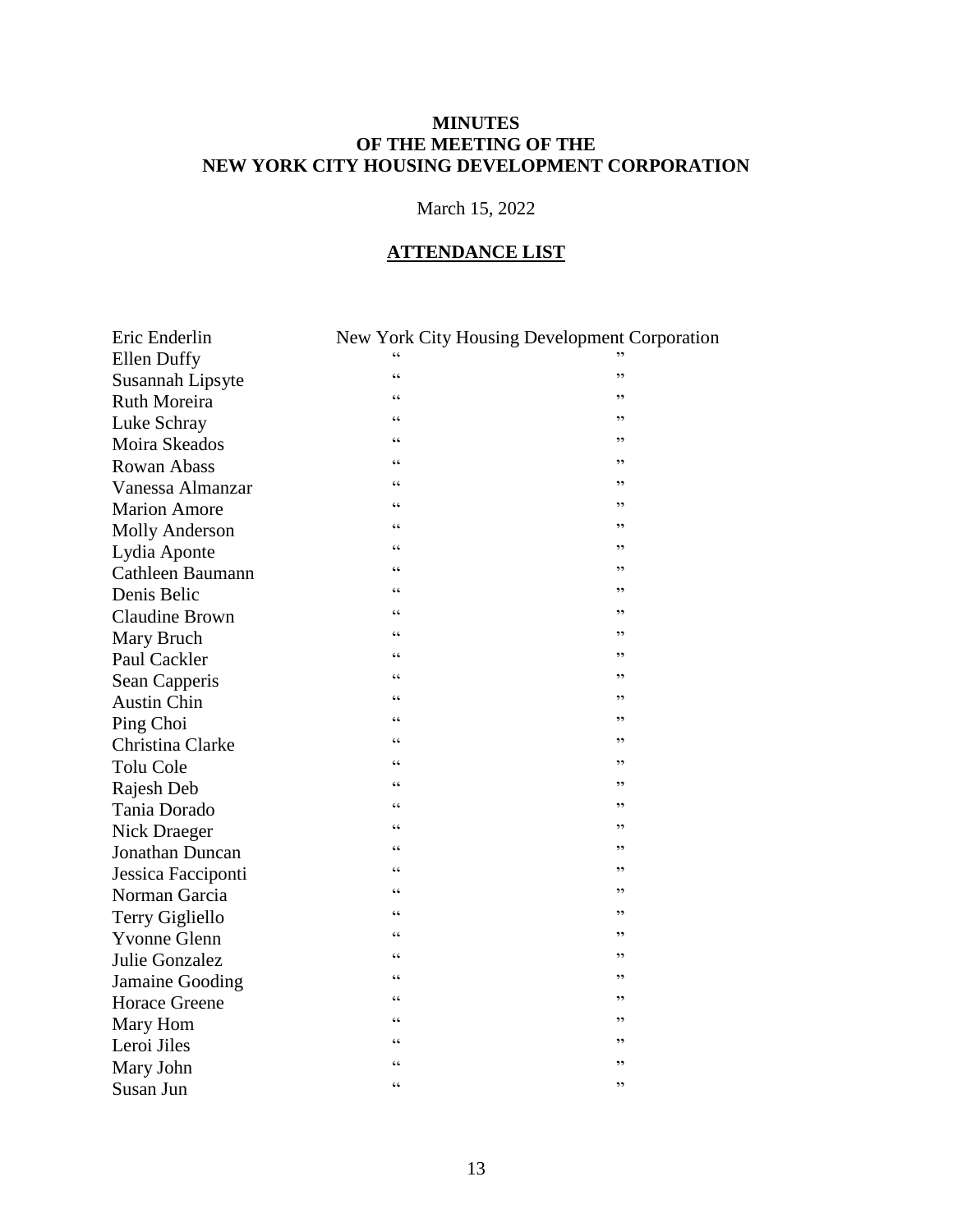| Ananya Kashyap                         | $\zeta\,\zeta$                                    | , 2                                |  |
|----------------------------------------|---------------------------------------------------|------------------------------------|--|
| Adam King                              | $\zeta$ $\zeta$                                   | , ,                                |  |
| Alex Kleppin                           | $\zeta$ $\zeta$                                   | , 2                                |  |
| Madhavi Kulkarni                       | $\zeta\,\zeta$                                    | ,,                                 |  |
| Tinru Lin                              | $\zeta\,\zeta$                                    | ,,                                 |  |
| Joseph Macaluso                        | $\zeta$ $\zeta$                                   | , 2                                |  |
| <b>Justine Martin</b>                  | $\zeta$ $\zeta$                                   | , 2                                |  |
| <b>Justin Mathew</b>                   | $\zeta$ $\zeta$                                   | , 2                                |  |
| Stephanie Mavronicolas                 | $\zeta\,\zeta$                                    | , 2                                |  |
| Lois McCloskey                         | $\zeta\,\zeta$                                    | , 2                                |  |
| Alex Medina                            | $\zeta$ $\zeta$                                   | , 2                                |  |
| Carol Micalizzi                        | cc                                                | , 2                                |  |
| David Mischiu                          | $\zeta$ $\zeta$                                   | , 2                                |  |
| Ilana Moyer                            | $\zeta\,\zeta$                                    | ,,                                 |  |
| Patrick Ogoke                          | $\zeta\,\zeta$                                    | , 2                                |  |
| Yaffa Oldak                            | $\zeta$ $\zeta$                                   | , 2                                |  |
| Trisha Ostergaard                      | $\zeta$ $\zeta$                                   | , 2                                |  |
| Johanes Poarangan                      | $\zeta\,\zeta$                                    | , 2                                |  |
| <b>Elizabeth Rohlfing</b>              | $\zeta\,\zeta$                                    | ,,                                 |  |
| <b>Michael Rose</b>                    | $\zeta\,\zeta$                                    | , 2                                |  |
| Sakshee Sani                           | $\zeta$ $\zeta$                                   | , 2                                |  |
| Katherine Smith                        | cc                                                | , 2                                |  |
| <b>Jeffrey Stone</b>                   | $\zeta\,\zeta$                                    | , 2                                |  |
| <b>James Tafuro</b>                    | $\zeta\,\zeta$                                    | ,,                                 |  |
| <b>Susan Tso</b>                       | $\zeta\,\zeta$                                    | , 2                                |  |
| Merin Urban                            | $\zeta\,\zeta$                                    | , 2                                |  |
| Lisa Wertheimer                        | $\zeta$ $\zeta$                                   | , 2                                |  |
| Terren Wing                            | $\zeta\,\zeta$                                    | , 2                                |  |
| Eugene Yee                             | $\zeta\,\zeta$                                    | , 2                                |  |
| Cheuk Yu                               | $\boldsymbol{\varsigma}$ $\boldsymbol{\varsigma}$ | , 2                                |  |
|                                        |                                                   |                                    |  |
| Kevin Murphy                           |                                                   | Hawkins Delafield & Wood LLP       |  |
| Jeff Philp                             |                                                   | Orrick, Herrington & Sutcliffe LLP |  |
| Diana Beinart                          |                                                   | NYC Dept. of Finance               |  |
| Eric Johnson                           | NYC Dept. of Investigation                        |                                    |  |
| Tara Boirard                           | NYC Mayor's Office of Management & Budget         |                                    |  |
|                                        |                                                   |                                    |  |
| Damian Busch<br>Nicholas Vakirtzidelis | <b>Barclays</b>                                   | $, ,$                              |  |
| Samphas Chhea                          | <b>Jefferies</b>                                  |                                    |  |